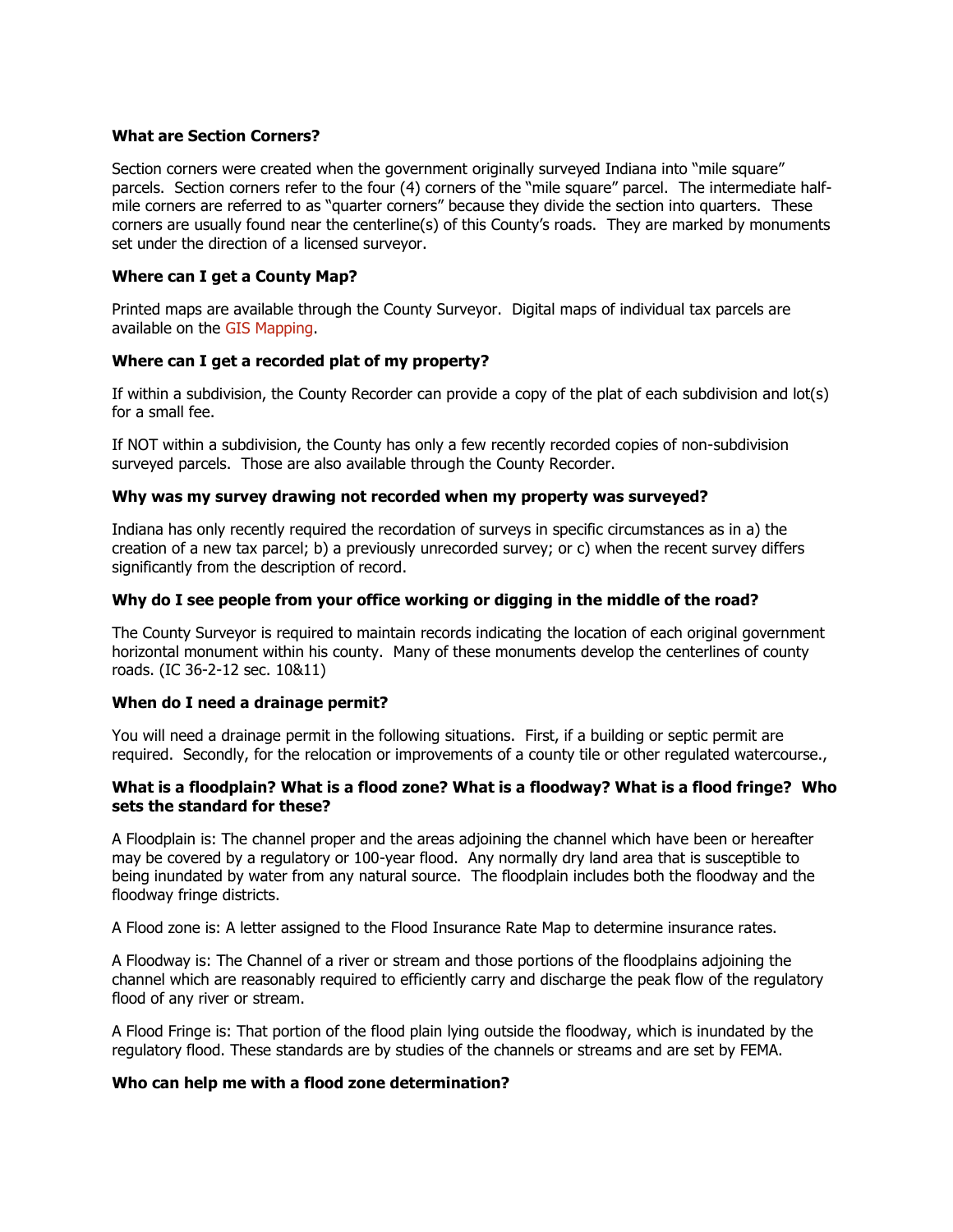A land surveyor, an engineer, or the County Surveyor's office

# **Can I build in a floodplain? Floodway?**

All requests must go through IDNR.

### **What is an elevation certificate? When do I need one?**

An elevation certificate is a form from FEMA that is used in relationship with floodplains. The form is used to determine the lowest floor, lowest adjacent grade, number of openings below the first floor, and other useful information, in order to determine if a structure is in compliance with the National Flood Insurance Program (NFIP). If a structure or improvements to that structure are within a designated flood zone then, the elevation certificate must be used. The certificate must be filled out completely and have the seal of a registered surveyor, engineer, or architect.

### **What is a regulated drain?**

A regulated drain is an open or tiled drain that was created by landowners under a drainage statute.

# **Where do I find maps of regulated drains**?

Maps are on file at the County Surveyor's Office.

### **I have a tile that connects to a regulated drain. Does this mean that maintaining this tile is the county's responsibility?**

No, the county is responsible for the regulated drain only. Any private tile connecting to a regulated drain tile is the responsibility of the land owner.

### **What do the terms "brushing" and "dredging" mean?**

The terms "brushing" and "dredging" are used in the Surveyor's Office when discussing the maintenance of regulated drains. "Brushing" is removal of trees, and small woody vegetation from the top of the bank to the flow line of the drain. Brushing occurs when the woody vegetation has become overgrown on the banks of the regulated drain and is limiting the amount of water that can flow through this channel. "Dredging" is the process of excavation excess sediment in the channel of the drain in order to increase flow and the storage capacity of the drain. These two operations are performed by contractors under the direction of the County Surveyor's Office.

#### **What is a "watershed"?**

A watershed is an area of land from which all storm runoff water drains to a common point.

# **Why do I pay a drainage assessment and the drain is not on my property?**

Even through the actual drain is not on you property, it does drain the storm runoff water from your property.

# **How do I petition to make a drain a regulated drain?**

See IC 36-9-27-18 and 19

# **What is the General Drainage Improvement Fund? What is a Drain Maintenance Fund? Who contributes to these funds?**

The general drain improvement fund is used as a "bank" to loan monies without interest for construction, reconstruction and maintenance of regulated drains.